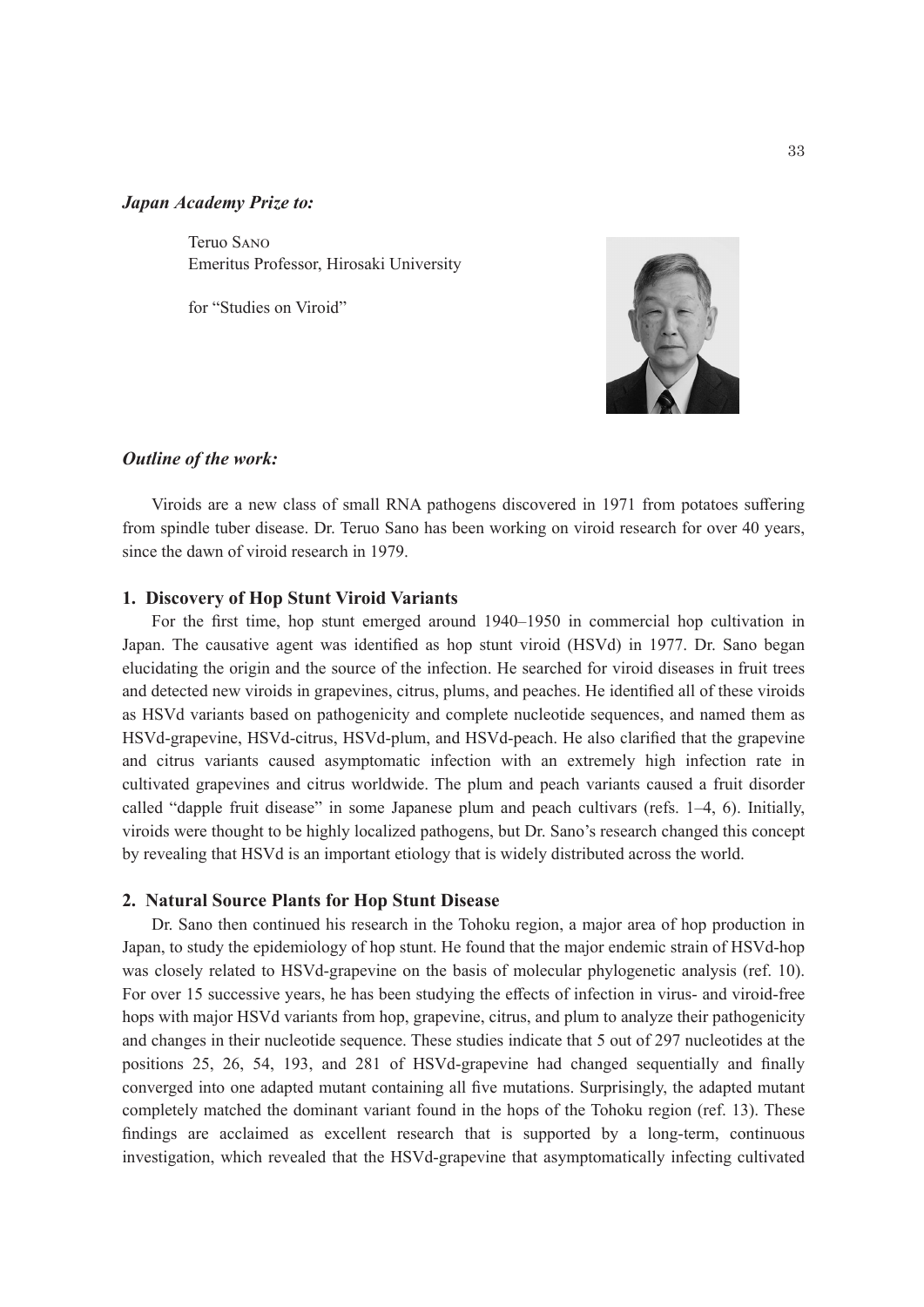grapevine was the origin for hop stunt epidemics (ref. 18). This result had an implied warning that viroids in unknown asymptomatic carriers can act as reservoirs to emerge periodically with new diseases and may cause enormous economic damages.

## **3. Molecular Mechanisms Controlling Viroid Pathogenicity**

In the mid-1980s, a model was proposed in which viroid molecules consisted of five structural domains and virulence was determined by a "pathogenicity" domain. Dr. Sano found that several domains other than this putative pathogenicity domain are also involved in virulence, and he proposed a universal model for the viroid structural domains that regulate pathogenicity (refs. 7, 9, 22, 31).

# **4. Mechanisms Underlying Viroid Pathogenesis, Symptom Expression, and Development of Viroid-Resistant Crops**

Dr. Sano analyzed the mechanisms of how these viroids, which are non-coding RNA pathogens, express pathogenesis. He found that a viroid-derived small RNA suppresses the host's defense by inhibiting callose synthase gene expression (refs. 12, 15, 19, 28, 34, 35). He also demonstrated that the failure to control reactive oxygen species through abnormal expression of microRNA-398a-3p incited by viroid infection or disturbance of plant hormone signal transduction pathways is involved in the development of necrosis, dwarfism, and leaf-curl characteristics of viroid disease (refs. 23, 24).

He also succeeded in developing viroid resistant potatoes, chrysanthemums, and tobacco plants by expressing the double-stranded ribonuclease Pac1 or viroid-specific small RNAs (refs. 8, 20, 33).

## **5. Identification and Discovery of New Viroids and Viroid Diseases in Japan**

Dr. Sano worked on elucidating viroid ecology to understand the potential risks of viroid diseases and found 14 viroid species in 5 genera and 2 families, including 8 species/variants that he reported for the first time in the world and 6 species/variants that were reported for the first time in domestic crops (refs. 14, 16, 21, 25, 26, 29, 32). Based on this knowledge, he conducted a number of international collaborative research studies and played a leading role in the study of viroids in Asia (refs. 17, 27).

## **6. Control**

Dr. Sano has been developing diagnostic methods for viroids and has introduced new technologies into cultivation sites (refs. 5, 30). In hop cultivation, in particular, he has been conducting field surveys for over 20 years and has provided technical guidance for testing and maintaining production of virus- and viroid-free hop plants (ref. 11), which has made a significant contribution to the stable production of hops and agricultural crops.

As a pioneer in viroid research in Japan, Dr. Sano has taken a comprehensive approach to understanding the full picture of viroids and the diseases they cause, and has strongly led the world viroidology research. His research achievements have not only made remarkable contributions to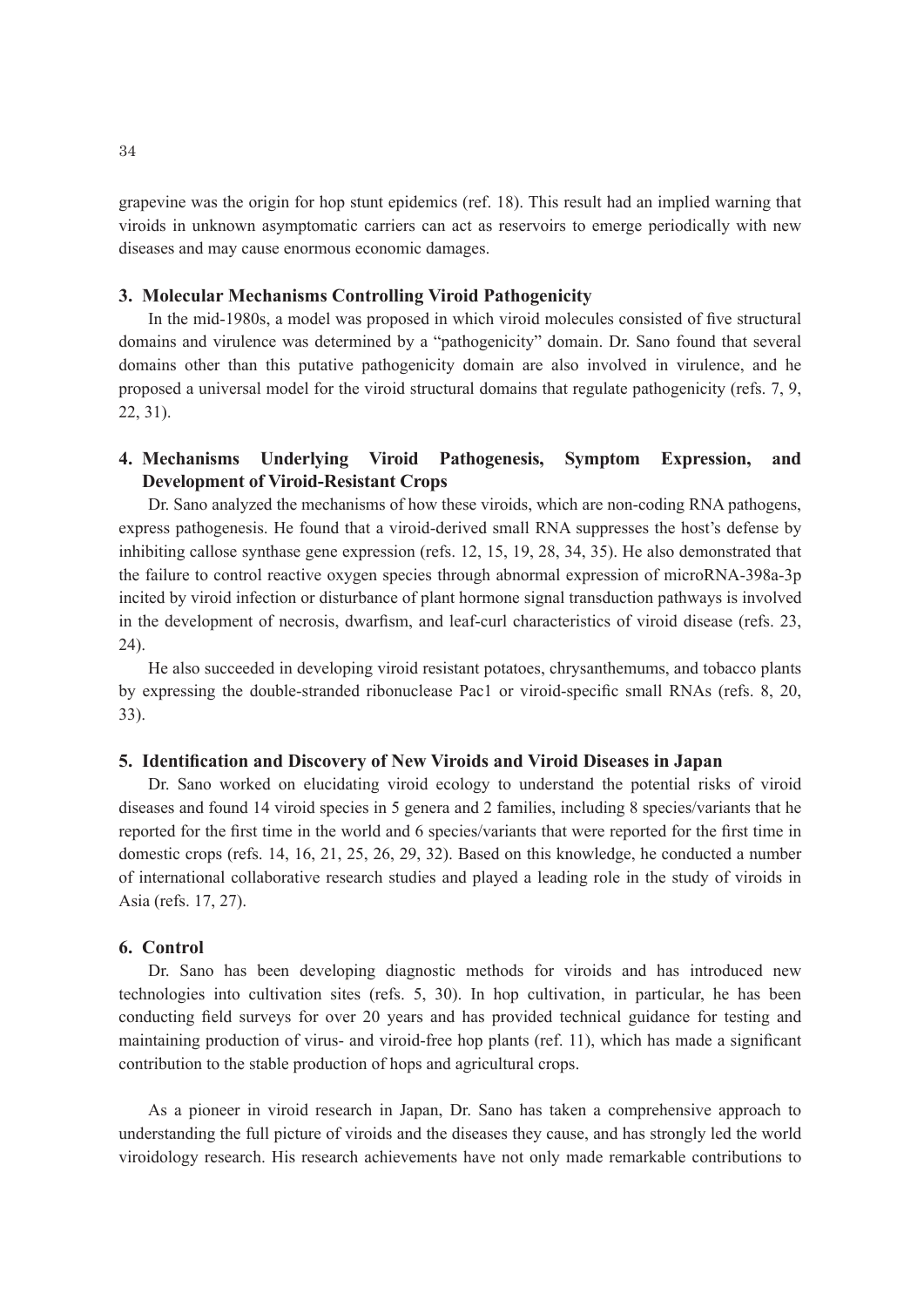sciences, such as in the field of plant pathology, but also have contributed to practical fields, such as plant protection and plant quarantine. These research achievements have been highly regarded worldwide, and he was recognized by The Phytopathological Society of Japan and presented with the Young Scientist (1987), Society Fellowship (2008), and Paper of Excellence (2017) awards.

# **References**

# **Original Papers**

- 1. **Sano T**, Uyeda I, Shikata E, Ohno T and Okada Y. (1984) Nucleotide sequence of cucumber pale fruit viroid: Homology to hop stunt viroid. *Nucl. Acids Res.* 12: 3427–3434.
- 2. **Sano T**, Ohshima K, Uyeda I, Shikata E, Meshi T and Okada Y. (1985) Nucleotide sequence of grapevine viroid: A grapevine isolate of hop stunt viroid. *Proc. Jpn. Acad. Ser. B Phys. Biol. Sci.* 61: 265–268.
- 3. **Sano T**, Uyeda I, Shikata E, Meshi T, Ohno T and Okada Y. (1985) A viroid-like RNA isolated from grapevine has high sequence homology with hop stunt viroid. *J. Gen. Virol.* 66: 333–338.
- 4. **Sano T**, Ohshima K, Hataya T, Uyeda I, Shikata E, Chou T-G, Meshi T and Okada Y. (1986) A viroid resembling hop stunt viroid in grapevines from Europe, the United States and Japan. *J. Gen. Virol.* 67: 1673–1678.
- 5. **Sano T**, Kudo H, Sugimoto T and Shikata E. (1988) Synthetic oligonucleotide hybridization probes to diagnose hop stunt viroid strains and citrus exocortis viroid. *J. Virol. Methods* 19: 109–119.
- 6. **Sano T**, Hataya T, Terai Y and Shikata E. (1989) Hop stunt viroid strains from dapple fruit disease of plum and peach in Japan. *J. Gen. Virol.* 70: 1311–1319.
- 7. **Sano T**, Candresse T, Hammond RW, Diener TO and Owens RA. (1992) Identification of multiple structural domains regulating viroid pathogenicity. *Proc. Natl. Acad. Sci. U.S.A.* 89: 10104–10108.
- 8. **Sano T**, Nagayama A, Ogawa T, Ishida I and Okada Y. (1997) Transgenic potato expressing a double-stranded RNA-specific ribonuclease is resistant to potato spindle tuber viroid. *Nat. Biotech.* 15: 1290–1294.
- 9. **Sano T** and Ishiguro A. (1998) Viability and pathogenicity of intersubgroup viroid chimeras suggest possible involvement of the terminal right region in replication. *Virology* 240: 238–244.
- 10. **Sano T**, Mimura R and Ohshima K. (2001) Phylogenetic analysis of hop and grapevine isolates of hop stunt viroid supports a grapevine origin for hop stunt disease. *Virus Genes* 22: 53–59.
- 11. **Sano T**, Yoshida H, Goshono M, Monma T, Kawasaki H and Ishizaki K. (2004) Characterization of a new viroid strain from hops: Evidence for viroid speciation by isolation in different host species. *J. Gen. Pl. Pathol.* 70: 181–187.
- 12. Machida S, Yamahata N, Watanuki H, Owens RA and **Sano T**. (2007) Successive accumulation of two size classes of viroid-specific small RNA in potato spindle tuber viroid-infected tomato plants. *J. Gen. Virol.* 88: 3452–3457.
- 13. Kawaguchi-Ito Y, Li S-F, Tagawa M, Araki H, Goshono M, Yamamoto S, Tanaka M, Narita M, Tanaka K, Liu S-X, Shikata E and **Sano T**. (2009) Cultivated grapevines represent a symptomless reservoir for the transmission of hop stunt viroid to hop crops: 15 years of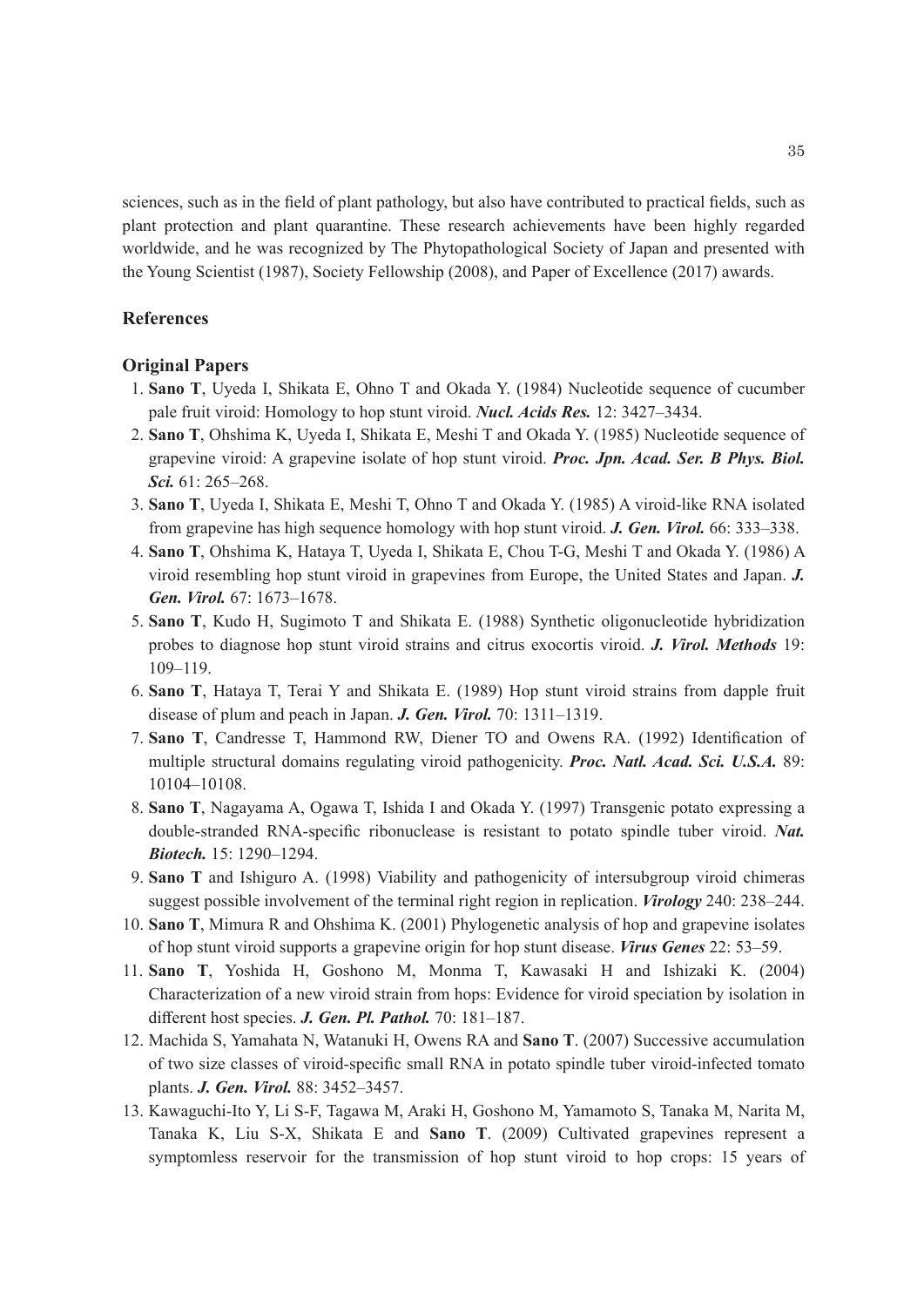evolutionary analysis. *PLoS ONE* 4: e8386.

- 14. He Y-H, Isono S, Kawaguchi-Ito Y, Taneda A, Kondo K, Iijima A, Tanaka K and **Sano T**. (2010) Characterization of a new *Apple dimple fruit viroid* variant that causes yellow dimple fruit formation in 'Fuji' apple trees. *J. Gen. Pl. Pathol.* 76: 324–330.
- 15. Wang Y, Shibuya M, Taneda A, Kurauchi T, Senda M, Owens RA and **Sano T**. (2011) Accumulation of *Potato spindle tuber viroid*-specific small RNAs is accompanied by specific changes in gene expression in two tomato cultivars. *Virology* 413: 72–83.
- 16. Tsushima T, Murakami S, Ito H, He Y-H, Adkar-Purushothama CR and **Sano T**. (2011) Molecular characterization of *Potato spindle tuber viroid* in dahlia. *J. Gen. Pl. Pathol.* 77: 253– 256.
- 17. Jiang D, **Sano T**, Tsuji M, Araki H, Sagawa K, Adkar-Purushothama CR, Zhang Z, Guo R, Xie R, Wu Z, Wang H and Li S. (2012) Comprehensive diversity analysis of viroids infecting grapevine in China and Japan. *Virus Res.* 169: 237–245.
- 18. **Sano T**. (2013) History, origin, and diversity of hop stunt disease and *Hop stunt viroid*. *Acta Hortic.* 1010: 87–96.
- 19. Adkar-Purushothama CR, Brosseau C, Giguère T, **Sano T**, Moffett P and Perreault J-P. (2015) Small RNA derived from the virulence modulating region of the *Potato spindle tuber viroid* silences *callose synthase* genes of tomato plants. *Plant Cell* 27: 2178–2194.
- 20. Adkar-Purushothama CR, Kasai A, Sugawara K, Yamamoto H, Yamazaki Y, He Y-H, Takada N, Goto H, Shindo S, Harada T and **Sano T**. (2015) RNAi mediated inhibition of viroid infection in transgenic plants expressing viroid-specific small RNAs derived from various functional domains. *Sci. Rep.* 5: 17949.
- 21. Tsushima D, Tsushima T and **Sano T**. (2016) Molecular dissection of a dahlia isolate of potato spindle tuber viroid inciting a mild symptoms in tomato. *Virus Res.* 214: 11–18.
- 22. Suzuki T, Fujibayashi M, Hataya T, Taneda A, He Y-H, Tsushima T, Duraisamy GS, Siglová K, Matoušek J and **Sano T**. (2017) Characterization of host-dependent mutations of apple fruit crinkle viroid replicating in newly identified experimental hosts suggests maintenance of stem– loop structures in the left-hand half of the molecule is important for replication. *J. Gen. Virol.* 98: 506–516.
- 23. Xia CJ, Li S-F, Hou WY, Fan ZF, Xiao H, Lu MG, **Sano T** and Zhang ZX. (2017) Global transcriptomic changes induced by infection of cucumber (*Cucumis sativus* L*.*) with mild and severe variants of hop stunt viroid. *Front Microbiol.* 8: 2427.
- 24. Suzuki T, Ikeda S, Kasai A, Taneda A, Fujibayashi M, Sugawara K, Okuta M, Maeda H and **Sano T**. (2019) RNAi-mediated down-regulation of Dicer-like 2 and 4 changes the response of 'Moneymaker' tomato to potato spindle tuber viroid infection from tolerance to lethal systemic necrosis, accompanied by up-regulation of miR398, 398a-3p and production of excessive amount of reactive oxygen species. *Viruses* 11: 344.

### **Book Chapters and Review Papers**

25. **Sano T**. Part IV: 16, Hop stunt viroid in cucumber, pp. 134–136; **Sano T**. Part IV: 24, Hop stunt viroid in plum and peach, pp. 165–167; **Sano T**. Part IV: 29, Hop stunt viroid, pp. 207–212; **Sano T**. Part V: 44, Viroids in Japan, pp. 286–289; **Sano T**, Hammond RW and Owens RA. Part